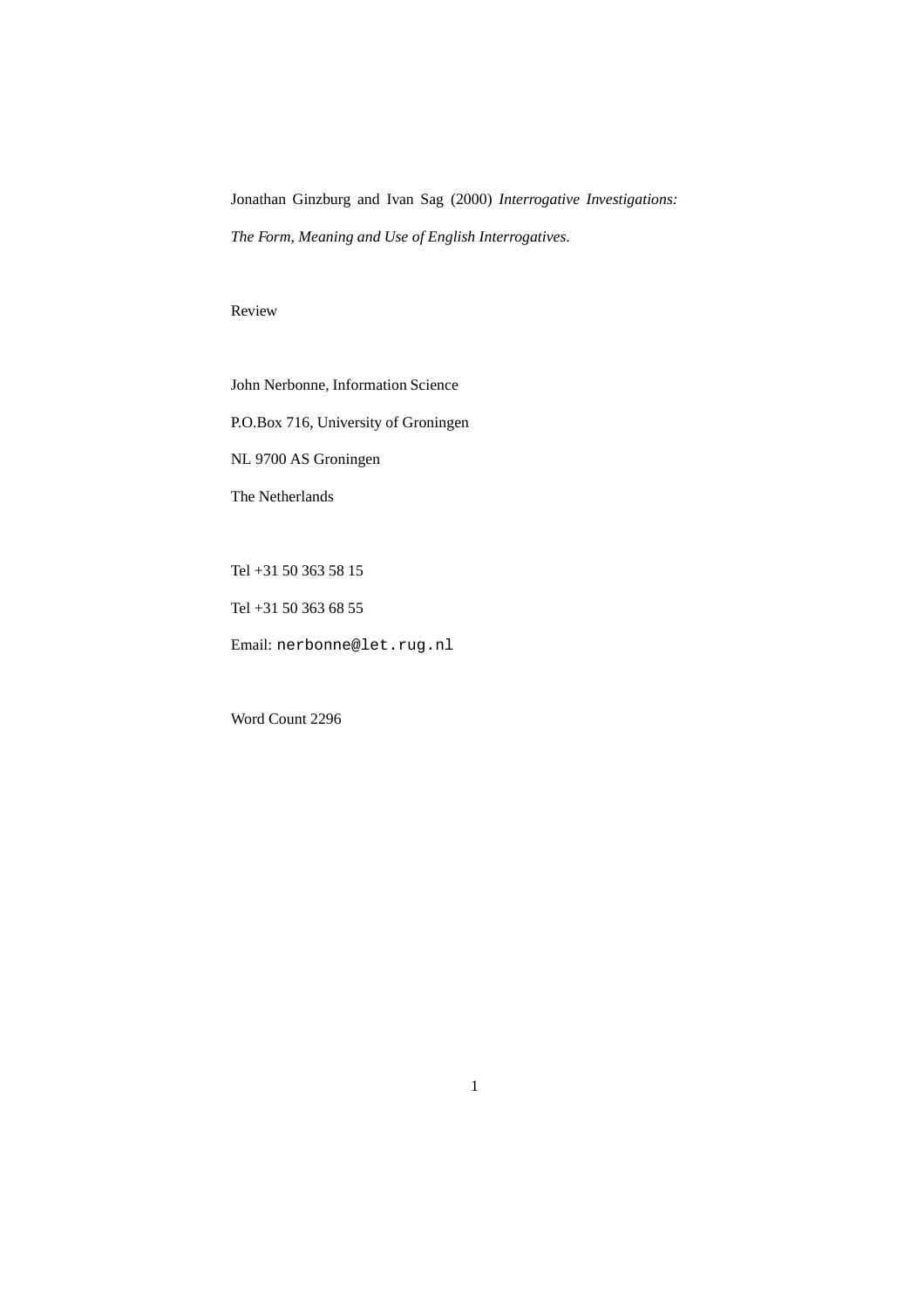*Interrogative Investigations: The Form, Meaning and Use of English Interrogatives*. By Jonathan Ginzburg and Ivan Sag. Stanford: CSLI. 2000. 359pp. + 76pp. (three) appendices + index. ISBN: 1-57586-277-8. \$30.00 (Cloth ISBN:1-57586-277-8,\$65.00).

Reviewed by John Nerbonne, The University of Groningen

*Interrogative Investigations* (II) is a big, important book about the syntax and semantics of questions. It suggests innovations in a part of semantic theory in which consensus has reigned for fifteen years, placing its motivation moreover in the programmatic views of situation theory (ST). II takes a refreshingly broad view of interrogative grammar, examining *inter alia* WH questions (including both direct and indirect questions), infinitival questions, sluicing questions (*Someone here did this, but no one will say who*), and also two sorts of REPRISE questions ("echo questions" and others like them, see below), not all of which have received a great deal of theoretical attention. Finally, it formalizes the analysis thoroughly using the feature description language of Head-Driven Phrase Structure Grammar (HPSG), but one in which thoroughgoing lexicalism has given way completely to a CONSTRUCTION GRAMMAR (CG) perspective on the division of linguistic labor. I recommend it broadly to students of syntax and semantics.

The standard view of the semantics of questions, introduced by Karttunen (1977) and developed into canonical form especially by Groenendijk and Stokhof in a substantial series of publications (Groenendijk & Stokhof 1997), analyzes questions purely semantically as predicates of propositions, viz. the predicate that is true of exhaustive answers to questions. G&S object (p.14ff, p.100ff) (i) that the characterization of exhaustive questions is contextually determined and therefore not purely semantic; (ii)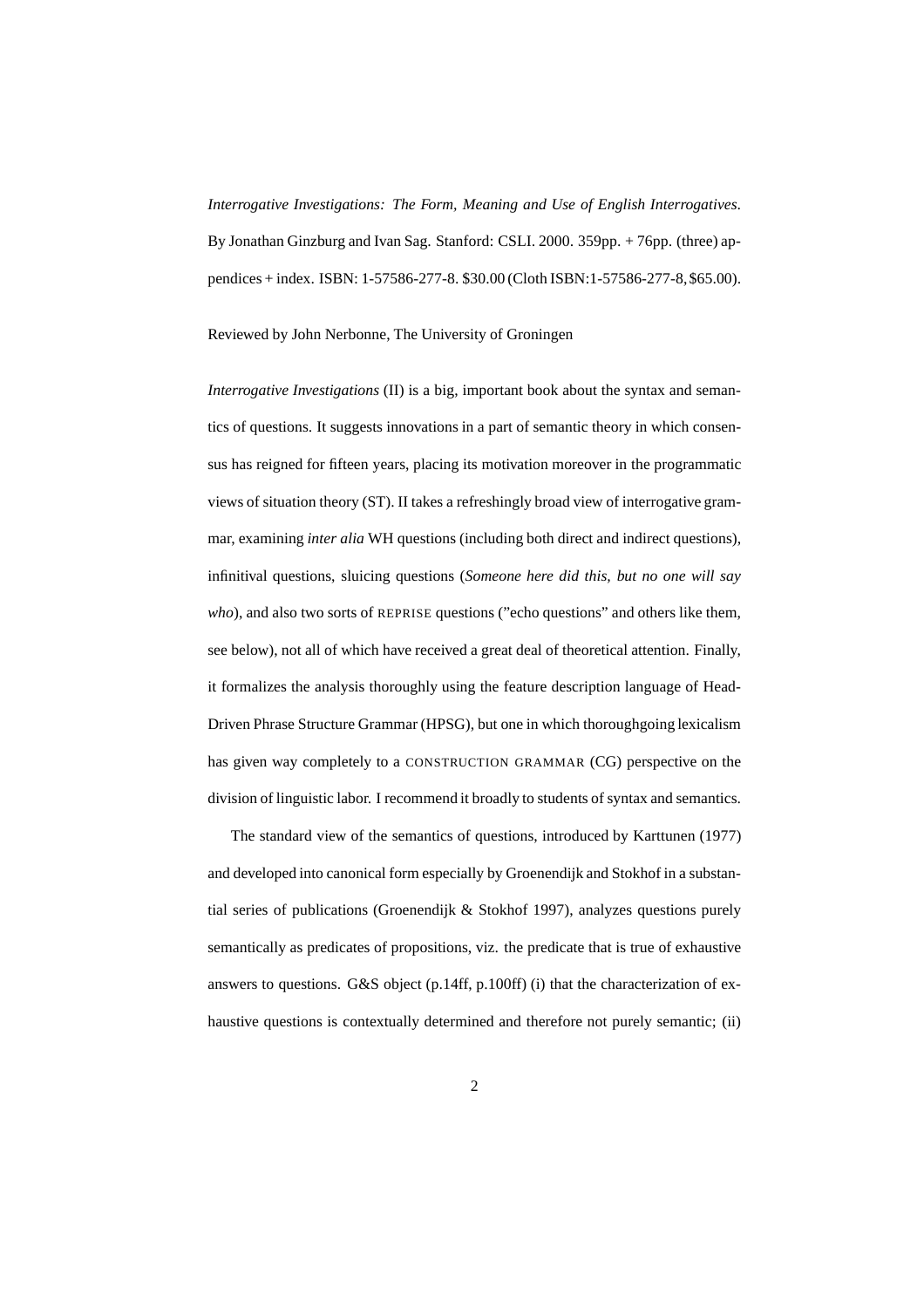that different questions may sometimes have the same exhaustive answers (but differ in polarity), a circumstance not foreseen in earlier treatments; and (iii) that partial answers (*Will she attend? —Possibly*) have no status in the theory. The authors postulate that questions should be semantically identified with the result of abstracting over argument positions in propositions. They note that this differs from earlier attempts to identify questions with  $\lambda$ -abstracts because of the richer ontology of ST. In ontologically poorer model theories a  $\lambda$ -abstract over a (closed) proposition is indistinguishable from a oneplace relation, so that interpreting questions as abstractions over propositionsin simpler theories led to a number of undesirable conflations. It would go beyond the bounds of this review to sketch the model theory G&S propose, but we find their claims plausible that their proposed semantics distinguishes questions and propositions reasonably, distinguishing in particular among polar (yes/no) and WH-questions, allows for a characterization of the notion 'exhaustive answer', and provides the necessary background to characterize partial answers.

An immediate benefit of the G&S view is that short answers to questions receive immediate analysis as arguments to the propositional abstract. This aspect of G&S analysis is developed in Ch. 8 of II, but it has already been exploited in language technology. Koeling (2001, Chap.3) experimented with an earlier version of the analysis in a telephone dialog system which provided train schedule information.

An advantage to the integrated presentation in II is that questions about the parallel grammar of WH-phrases on the one hand and quantifiers on the other can receive the coordinated attention they deserve. The view that questions are fundamentally abstracts is extended to cover questions with multiple WH-words, resulting in an account with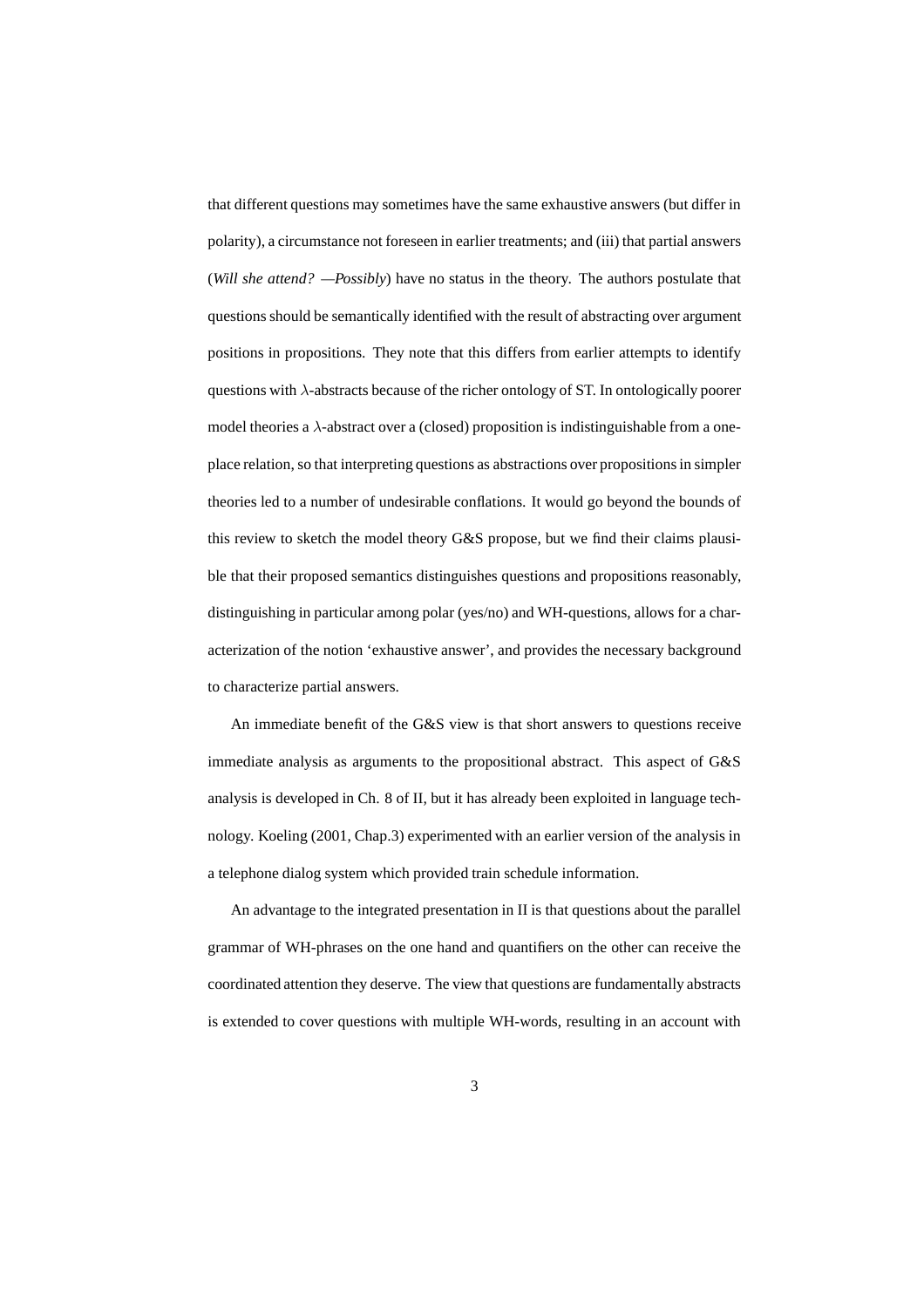multiple abstraction without scope effects in this chapter. This suggests that other interactions of WH-movement and quantifiers not be reduced to scope differences, and this is indeed the line that G&S take. A valuable destructive contribution of Chap. 4 is the rejection of the tenet that syntactic WH-movement and quantifier scope variation may be reduced to the same grammatical operation. Ch.4 examinesthis thesis in several varieties and shows that it doesn't withstand scrutiny. In particular G&S show that the putative synonymy of questions multiple with WH-elements on the one hand and the pair-list readings of questions with universal quantifiers is in fact imperfect. At issue are questions such as *What books did each student read?*, which may be answered felicitously by providing pairs of students and books *Tom read 'The Iliad,' Sue read 'The Aeneid,'* . . . are interpreted as systematically different from combinations of WHelements alone *Which student read which book?*. In particular only the question with the explicit quantifier allows a FUNCTIONALLY DEPENDENT reading, e.g., one which allows the answer *The book he was to be examined on*.

G&S couch their analysis in an HPSG/CG hybrid, making essential use of CG ideas at any number of points in the presentation, but especially in treating reprise questions and sluicing questions. CG's fundamental tenet is the wholehearted rejection of LEXI-CALISM, the view that syntactic structure is largely implicit in the lexical specification of words, and therefore as something we can "project" from them. "Constructions" are by definition not reducible to lexical properties. Given that HPSG earlier defined itself *inter alia* as lexicalist, we might expect some reflection on how such a radical change of viewpoint was possible, where earlier work went wrong, how methodology needs to change, and what sort of division of labor (lexicon/syntax) ought to be expected in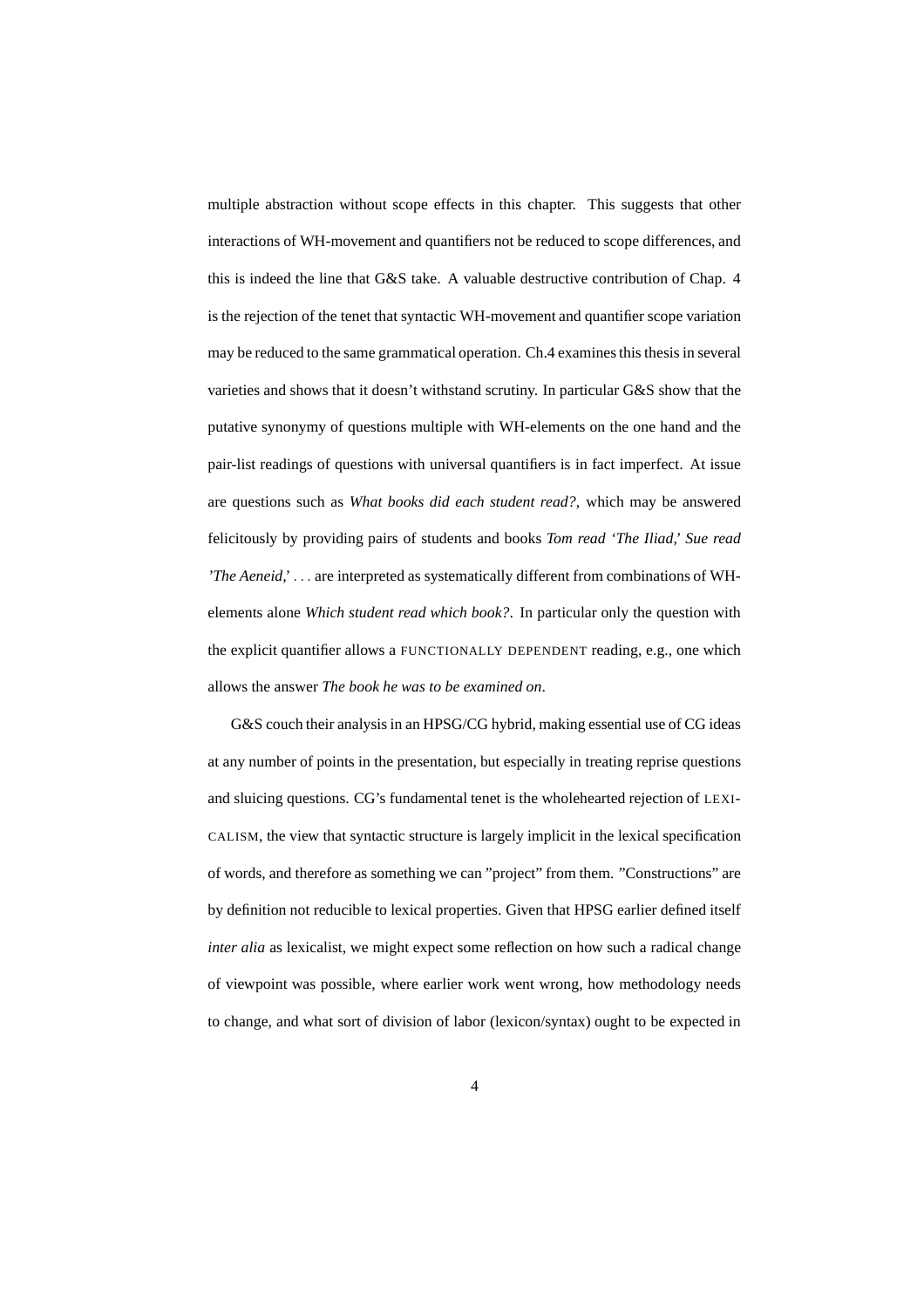such a mix. Generalized Phrase Structure Grammar (GPSG) treated subcategorization largely as a constructional property, for example, which HPSG abandoned in favor of the lexicalist treatment it maintains in II. Is there a system to the lexicon/syntax division of labor, or is this something that needs to be reconsidered in every analysis? G&S emphasize instead how the type inheritance hierarchy that HPSG has always employed to code lexical commonalities (Flickinger & Nerbonne 1992) may be put to good use in encoding the common properties of constructions, and this does seem appealing.

It is not always clear why other HPSG innovations are presented prominently in this book about questions. It allows the authors to present the work on questions as fully integrated with their thoughts on grammar in general, but it also burdens the book with material that is not obviously essential to the goals of the II enterprise. HPSG is presented here as employing essentially a default mechanism for combining information, which is independently interesting, but which seems to play no essential role in this analysis of questions. II offers a novel treatment of English auxiliaries, which might arguably be very relevant, figuring in the syntax of inversion, but the novelty is not exploited in furthering the arguments of the book. Additionally, the new take on auxiliaries relies on unpublished material (see p.29ff), and its presentation is challengingly brief and distributed among several sections of the book.

Given the authors' theoretical ambitions, and the role that WH-movement plays in discussions of linguistic theory, I expected to find a treatment of unbounded movement from a CG perspective. Chap. 5 offers a slightly modified variety of the standard HPSG treatment, with only a single remark in passing to work by Postal, indicating the island phenomena are heterogeneous, providing grist to the constructionist's mill.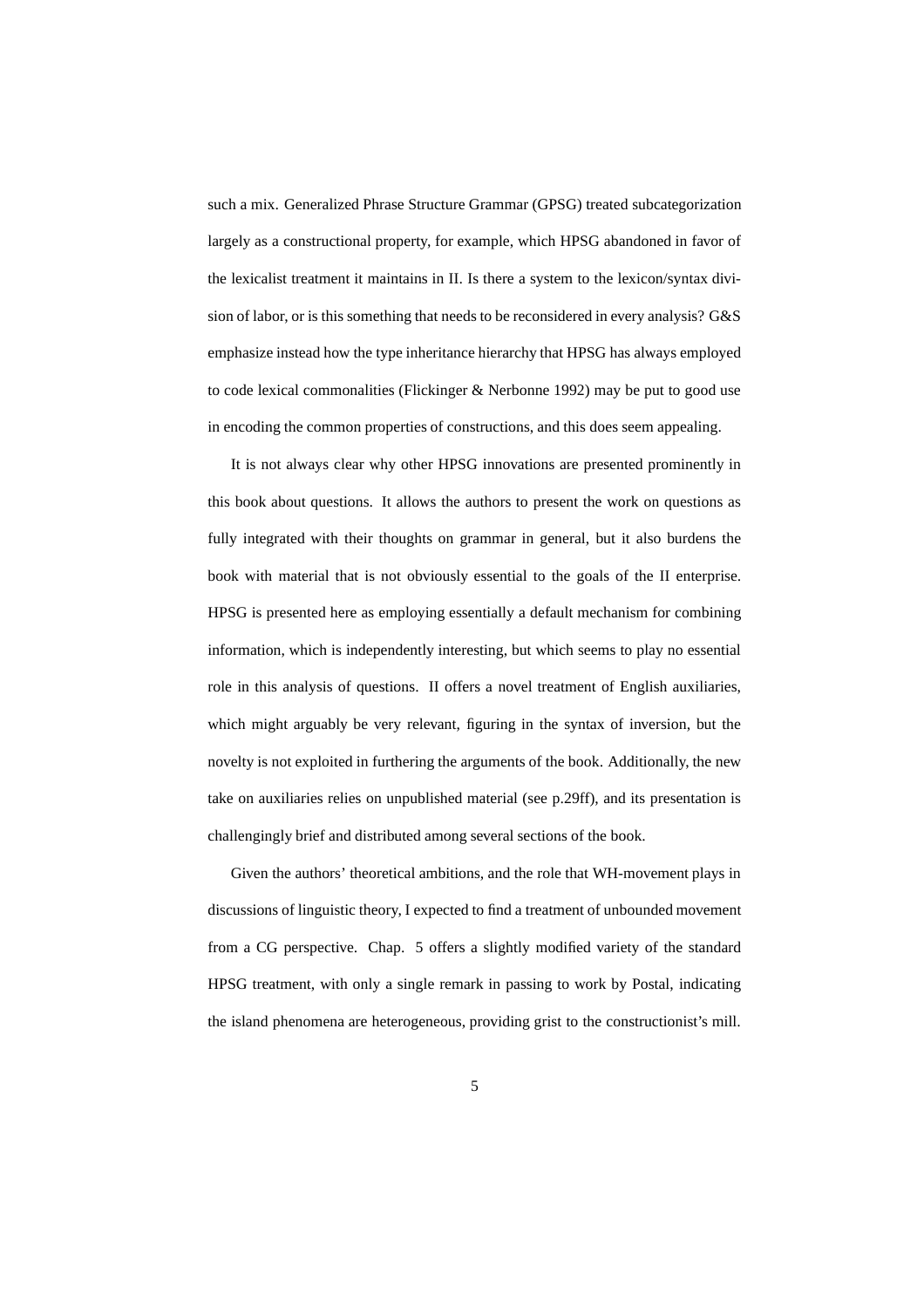The chapter is nonetheless remarkable for its detailed specification of a wide variety of pied-piping types, including those involving possessives (*whose cousin*), measure phrases (*how quickly*), prepositions (*to whom*), and adjective phrases (*how honest a person*). The presentation is very compact, but all the specifications I checked had been worked out carefully.

Chapter 7 on REPRISE QUESTIONS (the term is from Bolinger) contains a good deal of novel material which is likewise relevant to ongoing theoretical discussion. G&S distinguish two subtypes of reprises, echo-questions and others. The term 'echo question' is reserved for questions in which misunderstood material is inquired after, using an interrogative pronoun *in situ*: *Please pass me the [auditorily indistinct]. — Pass you WHAT?*, which are shown to be distinct in contextual conditioning from other questions in which the interrogative pronoun appears *in situ*:

A. (recently married) We're going to buy a house!

B. (skeptical in-law) And you're going to pay for it with WHAT?

The authors make the important point that these constructions conform to standard constraints on (English) syntax, such as those on the parallelism of coordinate structures, the restrictions on extraction in complex noun phrases, and what they call the UNIT-MOVEMENT CONSTRAINT, which prohibits extraction of a common noun phrase in construction with a determiner (i.e., moving a noun without its determiner). This means that one should not be willing easily to dismiss the structures as somehow peripheral with respect to syntactic theory. They note that this might seem more plausible from the perspective of I-language, "the internalized notion of structure in the mind of the speaker", since reprises involve interaction essentially. The HPSG/CG perspective seems valuable here, emphasizing as it does that linguistic signs join sev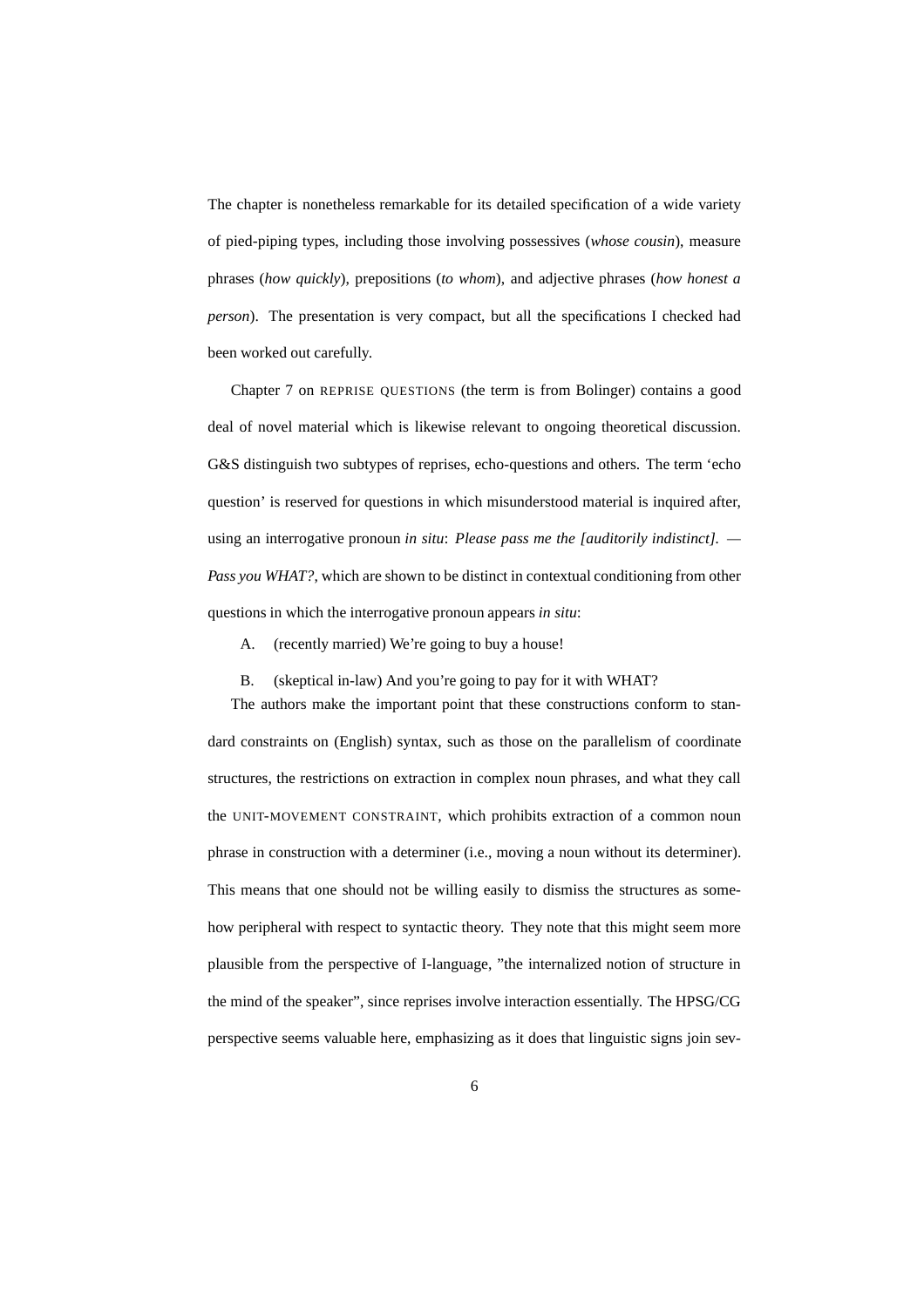eral dimension, since it turns out that these structures license very specific meanings on the basis of specific conditions on context, while the analysis is syntactically conservative. The reprise (B) above has the standard syntax of a declarative clause. In fact on the II analysis (p.272) reprise questions and other *in situ* questions are syntactically constrained only in that they must be matrix clauses.

G&S repeat the claim that there are no subjunctive interrogatives in English, and this seems right if we regard only the bare stem third singular as the subjunctive form, but what do we make of third-singular *were* in examples such as *[*. . .*] gossip about whether he were gay[..]"* (International Herald Tribune, indexed by Google)? Google finds *is* about 30 times more frequently than *were* in the context *whether he/she/it X*, and many examples are conditional rather than interrogative, but there are easily dozens of convincing examples.

The careful reader familiar with HPSG will pick up a number of technical innovations, often with no special comment, which are nonetheless useful. The capacity of relative clauses to modify nouns was never easily accounted for in lexical grammars, where it should ultimately arise from the projection of a lexical head. This would suggest that the property ultimately resides in the verb in examples such as *a guy he knows*, which, however, leads to complications in predicting other properties of relative clauses. Treating combinations of nouns and relative clauses as constructions (p.41) seems less roundabout. Now that HPSG is taking context more seriously, perhaps as a correlate of accepting the fundamental ideas of construction grammar, a technique was need to characterize the many-many relation of form and context which may arise once contextual requirements are recognized as distinguishing construction types. G&S sug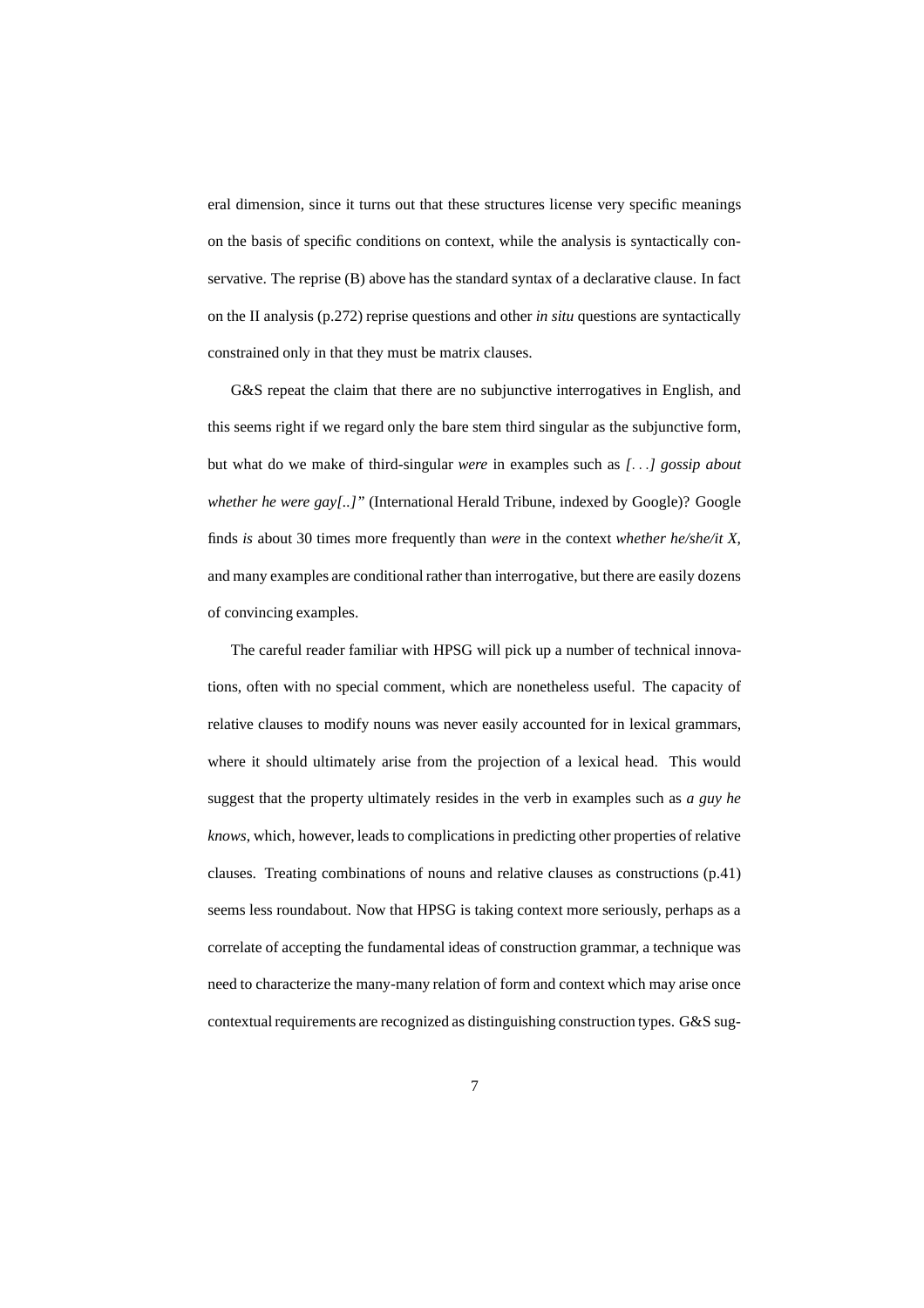gest that some linguistic signs may not be coupled directly with a particular form but rather that they are realized through subcategorization for a MESSAGE ARGUMENT, which may, in turn, be of various sorts (pp.272-273ff), providing minimally a means of encoding this sort of relation.

The authors have worked to make the book more easily digestible, providing an appendix that collects all formal definitions and a very complete index, which are, however, not always in perfect synchrony. They helpfully shade parts of structure diagrams crucial to immediate discussions. But there remain presentational problems. Most profoundly, the syntax and semantics sections of the book are written very differently. The semantics sections are written at a level aimed to establish quite general properties of questions, e.g., whether exhaustive answers distinguish questions finely enough. Once general properties are established, the reader is eager to see how the ideas are realized more concretely, i.e., to work through the model theory as well as the mechanics of type inheritance and unification in HPSG rules. The syntax sections of the book, on the other hand, tend to conduct the discussion via the formal feature description language and commentary on it. The formal specifications are so elaborate that the structure of even very short sentences fills a page. Perhaps this problem is exacerbated by the (justified) pride HPSG takes in providing explicit and detailed specifications. While emphatically agreeing that such specifications should be available, still, I find myself at times fighting my way through pages of complex, interlocking definitions wishing that more abstract characterizations were available. Just as algorithms have for years been specified in (often somewhat vague) pseudo-code in professional journals, instead of in completely explicit object code, so linguistic ideas may often be presented prof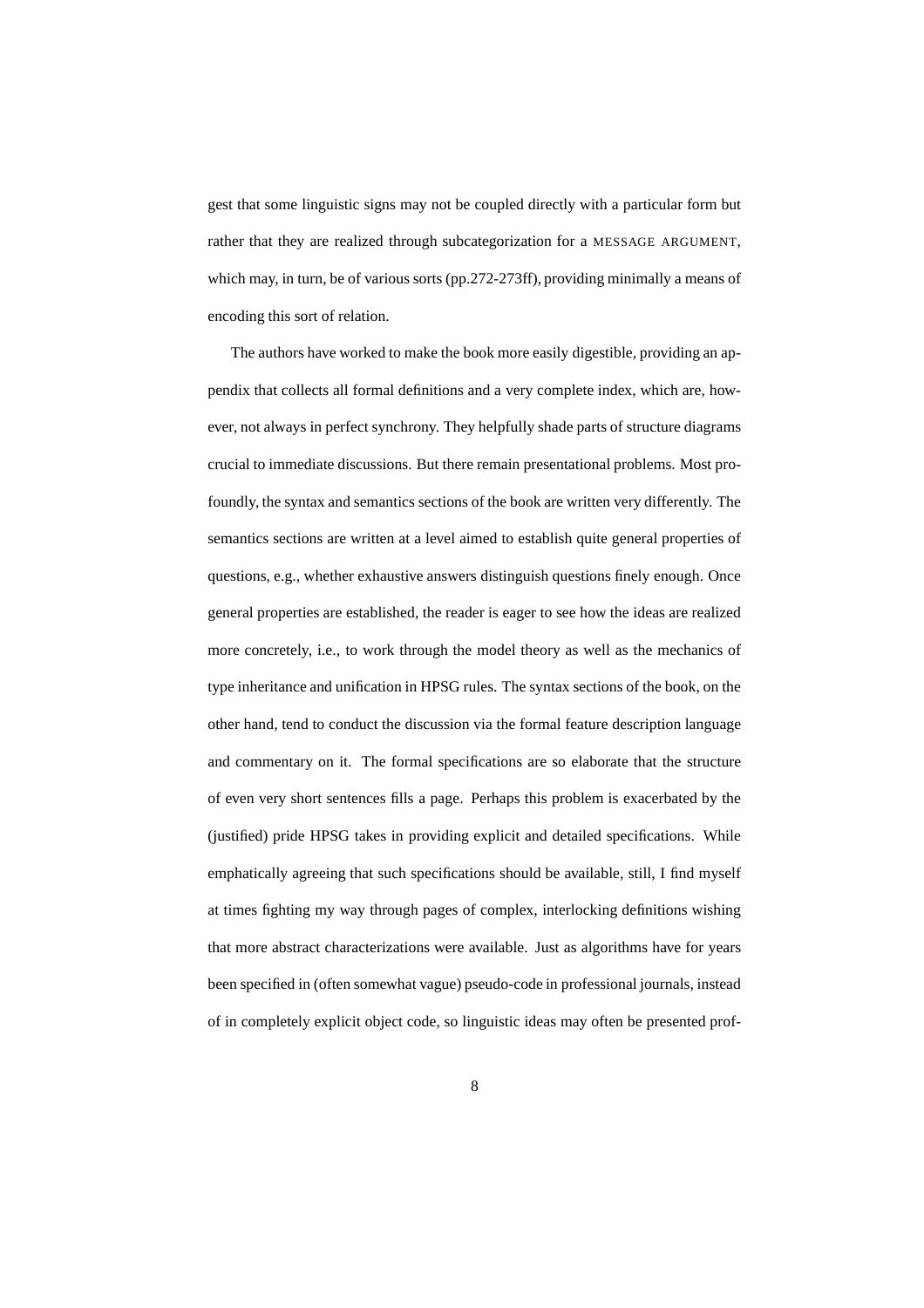itably at more abstract, and therefore more general levels—as they are, in fact, in the semantics sections of the book.

HPSG has long claimed to have a special affinity with ST, but this book is the first extended attempt to provide linguist analysis joining the two. The two frameworks seem more inclined to reflect empirical complexity directly in theory than their competitors, and, especially now that HPSG has embraced CG principles, to share a deep commitment to linguistic analysis which respects the role of context in mediating meaning. Finally, HPSG has championed a constraint-based view of grammar, like ST, where constraint- based views controversially contrast with semantics in the possible worlds framework. There is no extended discussion aimed at justifying the HPSG/ST marriage or at analyzing which II results are in particular collaborative products. I see, however, little that would prevent the interested grammarian from accepting only the syntax or, alternatively, only the semantics. And if this is true, it might also have been clearer to have separate books so that each complicated set of ideas might be judged on its own merits.

The book was prepared carefully but there were some few slips in production, e.g., when line spacing becomes erratic (p.272), and the incomplete abbreviations list (pp.417-420, missing, e.g., *ns-wh-int-cl*), does not always jibe perfectly with abbreviations in the type hierarchy (p.363, where, e.g., *reprise*is abbreviated *rep*, while abbreviated as *repr* elsewhere). Given the complexity of the book, it is remarkably free of such minor annoyances.

To summarize: a book with a great deal on the syntax and semantics of questions, as well as important updates on how theories of grammar (HPSG, CG) and context